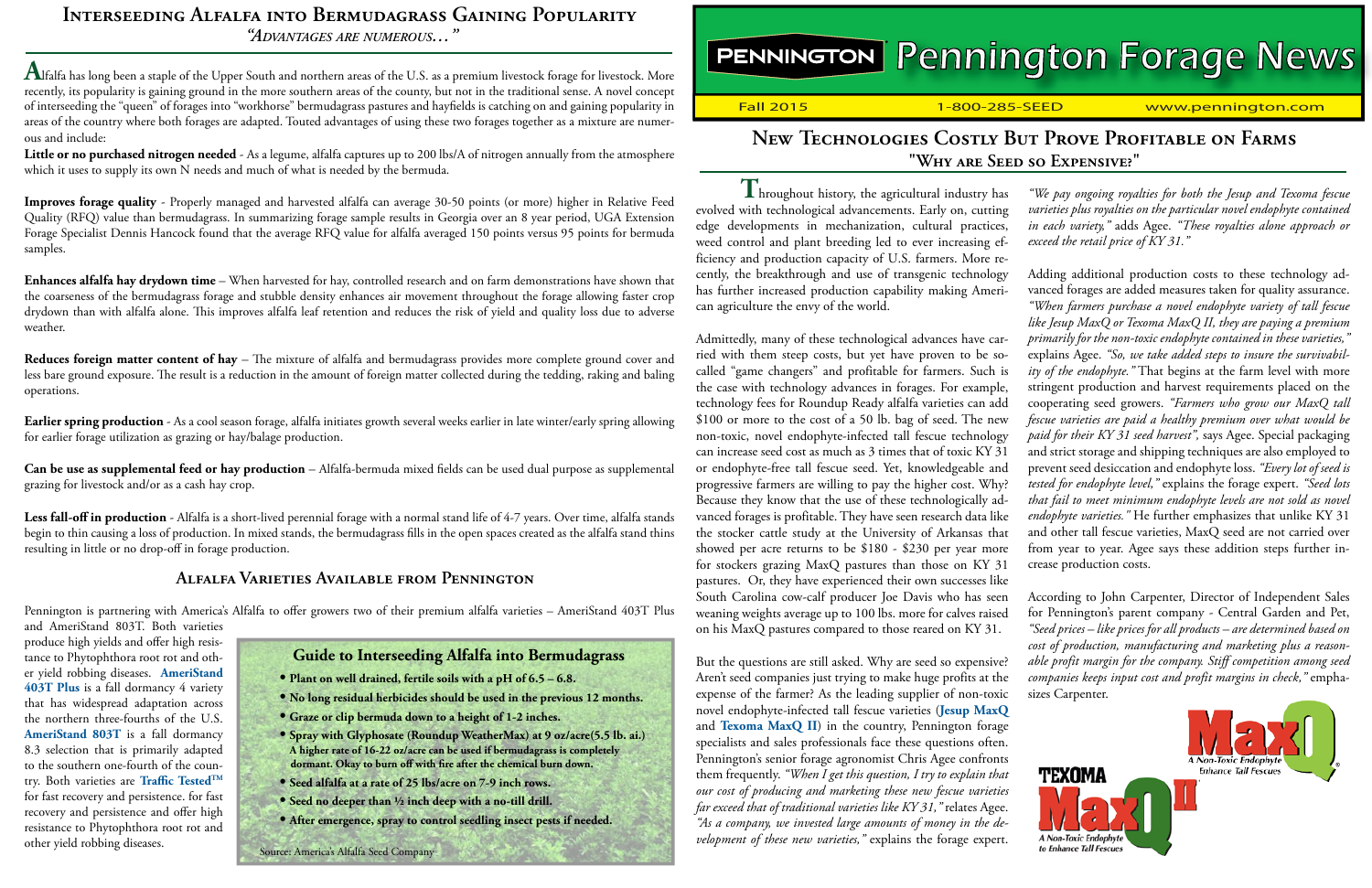# **GIVE DEER WHAT THEY NEED** *AND* **WANT WITH BUCKMASTERS Feeding Frenzy Food Plot Mixture More Seed – More Feed – More Deer**

 ${\bf P}_{\rm{roviding}}$  meals for the family that are nutritious, healthy AND palatable can often be challenging. The same is true for

wildlife. Establishing food plots that meet the nutritional needs of deer and are pleasing to their palate can be a challenge - especially if landowners and deer hunting enthusiasts are overly seed cost conscious.

If the goal is to maintain a deer herd that is big and healthy, the cheap food plot mixes can't measure up to higher quality mixes like Pennington's **[BUCKMASTERS Feeding Frenzy](http://www.pennington.com/pc-_17-pd-_35)**. For as little as \$15 more per acre, hunters can plant a food plot that deer can't resist and one that provides the critical nutrition needed by the deer herd for up to eight months.

Feeding Frenzy is a combination of small grains, brassicas, sweet winter peas and clovers specifically formulated in the precise percentages to ensure that deer are attracted to and can utilize each plot to its maximum nutritional potential. This mixture remains attractive every week of the

season to consistently bring deer into the food plot. The oats in the mixture germinate first and quickly grow to lure deer into the food plot. Sweet winter peas then establish to provide a source of high protein and desirable forage. As winter arrives, the carbohydrates in the brassica leaves are converted to sugars, making the plants highly palatable and providing energy and nutrition during the coldest months following the rut. The clovers grow throughout the winter into spring providing high quality nutrition for post-rut bucks and pregnant does.

Compared to an economy food plot mix, Feeding Frenzy provides **more seed** (42 seeds/sq.ft. vs. 25 seeds/sq.ft.) which equals **more feed** with greater plant diversity and 70% more high protein legumes leading to **more deer** that are bigger and healthier. Also, seed contained in the Feeding Frenzy mixture are treated with Pennington's exclusive GermMax seed treatment to maximize germination and get plants off to a strong and healthy start.



When trying to meet the critical nutritional needs of the deer herd, economy food plot mixes can't measure up to higher quality mixes like Pennington's BUCKMASTERS Feeding Frenzy.



Frenzy provides nutrition deer need and desire. With a combination of small grains, brassica, winter peas and clovers, BUCKMASTERS Feeding

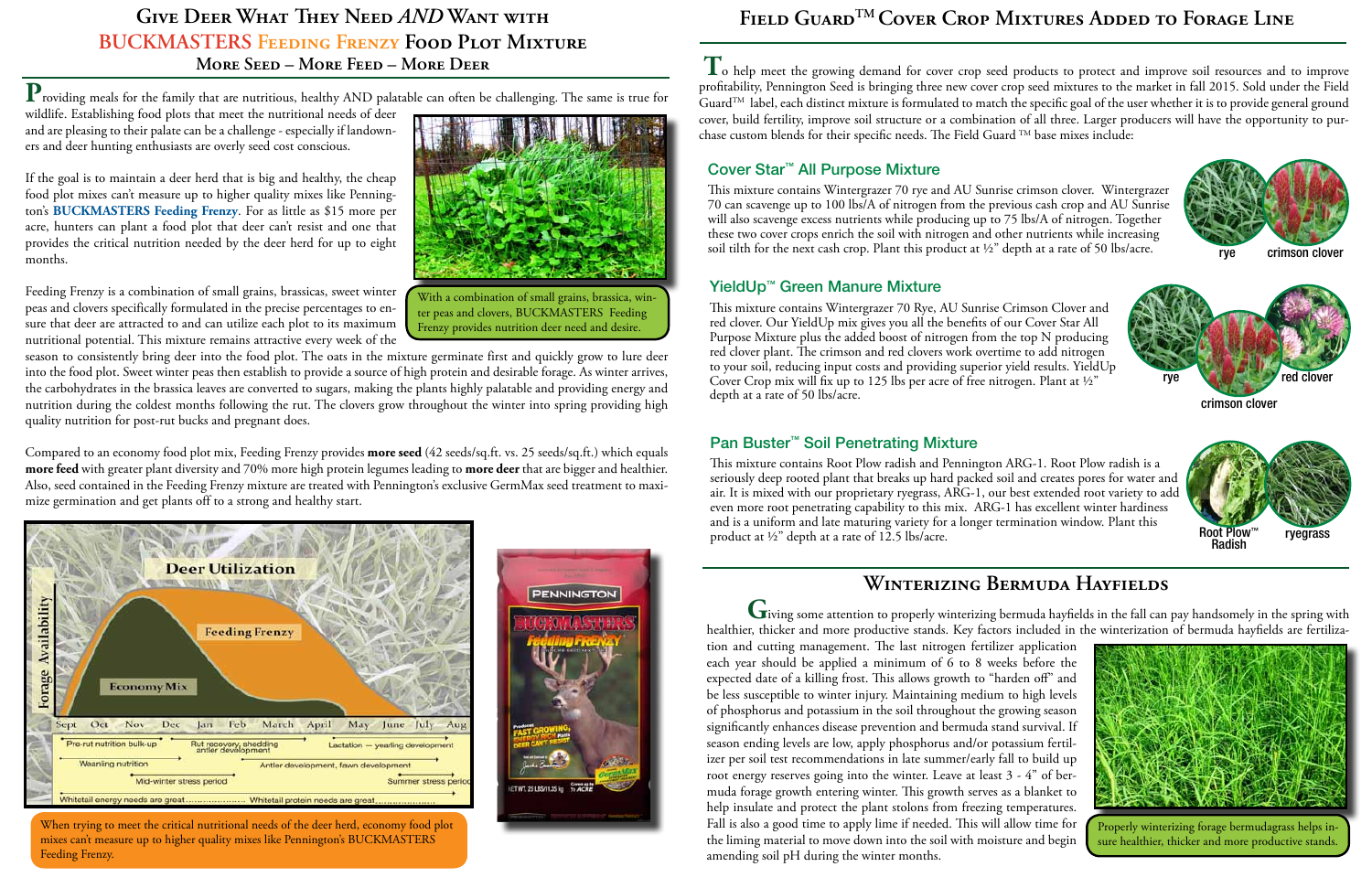**T**o help meet the growing demand for cover crop seed products to protect and improve soil resources and to improve profitability, Pennington Seed is bringing three new cover crop seed mixtures to the market in fall 2015. Sold under the Field Guard<sup>TM</sup> label, each distinct mixture is formulated to match the specific goal of the user whether it is to provide general ground cover, build fertility, improve soil structure or a combination of all three. Larger producers will have the opportunity to purchase custom blends for their specific needs. The Field Guard  $TM$  base mixes include:

#### Cover Star™ All Purpose Mixture

This mixture contains Wintergrazer 70 rye and AU Sunrise crimson clover. Wintergrazer 70 can scavenge up to 100 lbs/A of nitrogen from the previous cash crop and AU Sunrise will also scavenge excess nutrients while producing up to 75 lbs/A of nitrogen. Together these two cover crops enrich the soil with nitrogen and other nutrients while increasing soil tilth for the next cash crop. Plant this product at  $\frac{1}{2}$  depth at a rate of 50 lbs/acre.

## YieldUp™ Green Manure Mixture

This mixture contains Wintergrazer 70 Rye, AU Sunrise Crimson Clover and red clover. Our YieldUp mix gives you all the benefits of our Cover Star All Purpose Mixture plus the added boost of nitrogen from the top N producing red clover plant. The crimson and red clovers work overtime to add nitrogen to your soil, reducing input costs and providing superior yield results. YieldUp Cover Crop mix will fix up to 125 lbs per acre of free nitrogen. Plant at ½" depth at a rate of 50 lbs/acre.

## Pan Buster™ Soil Penetrating Mixture

This mixture contains Root Plow radish and Pennington ARG-1. Root Plow radish is a seriously deep rooted plant that breaks up hard packed soil and creates pores for water and air. It is mixed with our proprietary ryegrass, ARG-1, our best extended root variety to add even more root penetrating capability to this mix. ARG-1 has excellent winter hardiness and is a uniform and late maturing variety for a longer termination window. Plant this product at ½" depth at a rate of 12.5 lbs/acre.



rye crimson clover





# **Winterizing Bermuda Hayfields**

**G**iving some attention to properly winterizing bermuda hayfields in the fall can pay handsomely in the spring with healthier, thicker and more productive stands. Key factors included in the winterization of bermuda hayfields are fertiliza-

tion and cutting management. The last nitrogen fertilizer application each year should be applied a minimum of 6 to 8 weeks before the expected date of a killing frost. This allows growth to "harden off" and be less susceptible to winter injury. Maintaining medium to high levels of phosphorus and potassium in the soil throughout the growing season significantly enhances disease prevention and bermuda stand survival. If season ending levels are low, apply phosphorus and/or potassium fertilizer per soil test recommendations in late summer/early fall to build up root energy reserves going into the winter. Leave at least 3 - 4" of bermuda forage growth entering winter. This growth serves as a blanket to help insulate and protect the plant stolons from freezing temperatures. Fall is also a good time to apply lime if needed. This will allow time for the liming material to move down into the soil with moisture and begin amending soil pH during the winter months.



Properly winterizing forage bermudagrass helps insure healthier, thicker and more productive stands.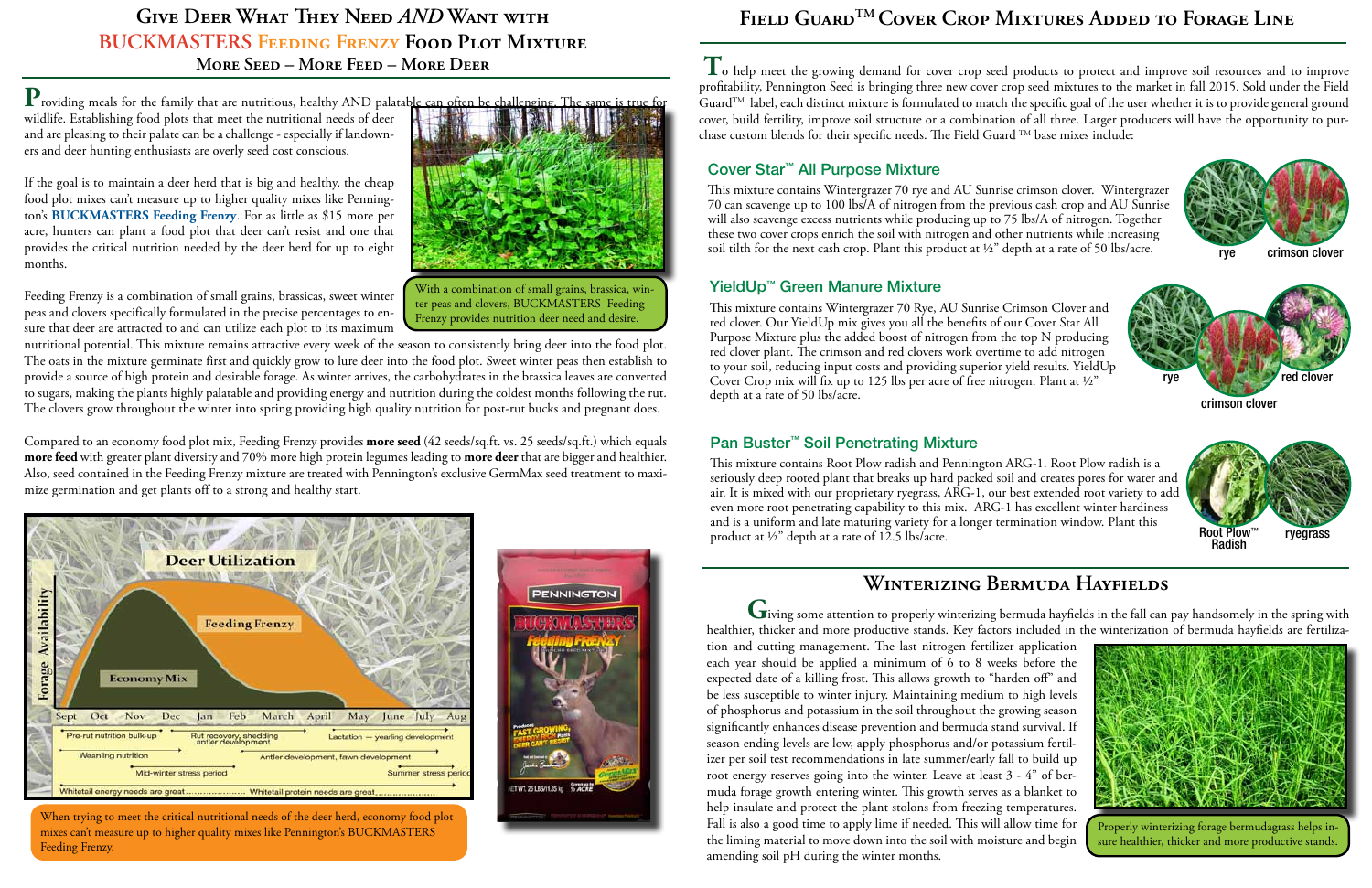# **Interseeding Alfalfa into Bermudagrass Gaining Popularity**

*"Advantages are numerous…"*

**A**lfalfa has long been a staple of the Upper South and northern areas of the U.S. as a premium livestock forage for livestock. More recently, its popularity is gaining ground in the more southern areas of the county, but not in the traditional sense. A novel concept of interseeding the "queen" of forages into "workhorse" bermudagrass pastures and hayfields is catching on and gaining popularity in areas of the country where both forages are adapted. Touted advantages of using these two forages together as a mixture are numerous and include:

**Little or no purchased nitrogen needed** - As a legume, alfalfa captures up to 200 lbs/A of nitrogen annually from the atmosphere which it uses to supply its own N needs and much of what is needed by the bermuda.

**Improves forage quality** - Properly managed and harvested alfalfa can average 30-50 points (or more) higher in Relative Feed Quality (RFQ) value than bermudagrass. In summarizing forage sample results in Georgia over an 8 year period, UGA Extension Forage Specialist Dennis Hancock found that the average RFQ value for alfalfa averaged 150 points versus 95 points for bermuda samples.

**Enhances alfalfa hay drydown time** – When harvested for hay, controlled research and on farm demonstrations have shown that the coarseness of the bermudagrass forage and stubble density enhances air movement throughout the forage allowing faster crop drydown than with alfalfa alone. This improves alfalfa leaf retention and reduces the risk of yield and quality loss due to adverse weather.

**Reduces foreign matter content of hay** – The mixture of alfalfa and bermudagrass provides more complete ground cover and less bare ground exposure. The result is a reduction in the amount of foreign matter collected during the tedding, raking and baling operations.

**Earlier spring production** - As a cool season forage, alfalfa initiates growth several weeks earlier in late winter/early spring allowing for earlier forage utilization as grazing or hay/balage production.

**Can be use as supplemental feed or hay production** – Alfalfa-bermuda mixed fields can be used dual purpose as supplemental grazing for livestock and/or as a cash hay crop.

Less fall-off in production - Alfalfa is a short-lived perennial forage with a normal stand life of 4-7 years. Over time, alfalfa stands begin to thin causing a loss of production. In mixed stands, the bermudagrass fills in the open spaces created as the alfalfa stand thins resulting in little or no drop-off in forage production.

## **Alfalfa Varieties Available from Pennington**

Pennington is partnering with America's Alfalfa to offer growers two of their premium alfalfa varieties – AmeriStand 403T Plus and AmeriStand 803T. Both varieties produce high yields and offer high resistance to Phytophthora root rot and other yield robbing diseases. **[AmeriStand 403T P](http://www.americasalfalfa.com/alfalfa/media/PDFs/Tech%20Sheets/TechSheet_403TPlus_v5.pdf?ext=.pdf)lus** is a fall dormancy 4 variety that has widespread adaptation across the northern threefourths of the U.S. **[AmeriStand 803T](http://www.americasalfalfa.com/alfalfa/media/PDFs/Tech%20Sheets/TechSheet_803T_v4_1.pdf?ext=.pdf)**  is a fall dormancy 8.3 selection that is primarily adapted to the southern onefourth of the country. Both varieties are **[Traffic TestedTM](http://www.americasalfalfa.com/alfalfa-varieties/traffic-tested�)** for fast recovery and persistence.

#### **Guide to Interseeding Alfalfa into Bermudagrass • Plant on well drained, fertile soils with a pH of 6.5 – 6.8. • No long residual herbicides should be used in the previous 12 months. • Graze or clip bermuda down to a height of 1-2 inches. • Spray with Glyphosate (Roundup WeatherMax) at 9 oz/acre(5.5 lb. ai.) A higher rate of 16-22 oz/acre can be used if bermudagrass is completely dormant. Okay to burn off with fire after the chemical burn down. • Seed alfalfa at a rate of 25 lbs/acre on 7-9 inch rows. • Seed no deeper than ½ inch deep with a no-till drill.**

**• After emergence, spray to control seedling insect pests if needed.**

Source: America's Alfalfa Seed Company